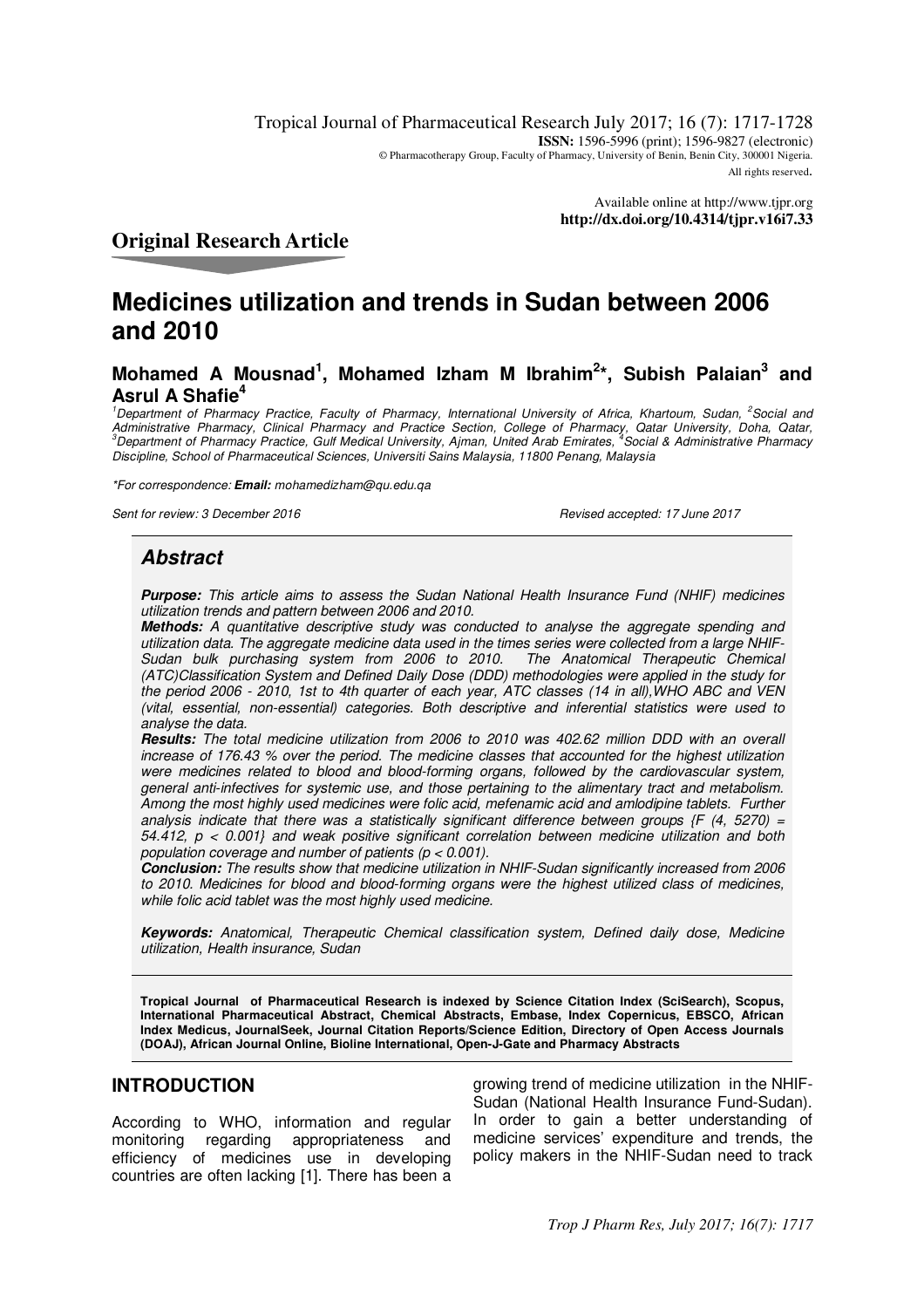the access, utilization and use of medicines for evidence-based decisions.

This research is the first of its kind to present medicine procurement in Sudan using a standard method ATC/DDD system, which is recommended by the WHO. This system allows national and international comparisons of medicine utilization studies [2].The findings are expected to enable the creation of accurate reports and studies to develop more successful medicine services, motivate pharmacy staff in the NHIF to improve and follow the established recommended and international standards, plan for better medicines consumption, improve the quality of statistics on medicines, facilitate national and international comparisons of medicine utilization and suggest a format for application to the entire medicine sector in Sudan.

This article aims to assess the Sudan National Health Insurance Fund (NHIF) medicines utilization trends and pattern during the period 2006 to 2010.

# **METHODS**

### **Study design**

This was a mixed observational retrospective and prospective study. A quantitative study was conducted to analyse the aggregate spending and utilization data. Aggregate medicine data managed by a large NHIF-Sudan bulk purchasing system from 2006 to 2010, were collected and used in this study.

#### **Ethical consideration**

The research was approved (ref: 140211206) by the Directorate of Planning & Research of the<br>NHIF-Sudan beadquarters, NHIF-Sudan headquarters, NHIF-Sudan Committee of Research, the General Director of the NHIF-Sudan and the Minister of Welfare & Social Security.

#### *Study instrument and tools*

### **(a) ATC/DDD methodology**

Medicines utilization were expressed as DDDs and number of defined daily doses per 1000 inhabitants per day (DDD/1000/day) or DDD/1000/ Inhabitant /Day(DID) as recommended by the WHO Working Group on Medicine Utilization. DDDs were calculated as per the guidelines for ATC classification and DDD assignment as provided by the WHO Collaborating Centre for Drug Statistics

Methodology [3]. DDDs were calculated as in Eq 1.

Defined Daily Doses = (QS)/D ………….. (1)

where Q is quantity of dosage units, S is strength of each dosage unit and D is DDD value assigned by WHO.

DDD/1000/day (DID) for these medicines was calculated as in Eq 2.

Number of DDDs per 1000 inhabitants per day = (QS /T D Ds)1000 …………………..…(2)

where Q is quantity of dosage units. S is strength of each dosage unit. T is Total sample size (i.e. population covered), D is DDD value assigned by WHO and Ds is duration of the study (i.e., usually 1 year, but can be shorter).

The DDDs were compared in order to determine consumption patterns in 2006 and in 2010 and to assess overall consumption trends [4-7].

### **(b) Therapeutic category analysis**

#### *Operational definition of variables*

The following are variables used in the study:

(i) Dependent variables: Number of DDDs for individual medicines, DDD/1000 day for individual medicines;

(ii) Independent variables: Years (2006-10);  $1<sup>st</sup>$  to  $4<sup>th</sup>$  quarter of each year (1-4); ATC classes (14 classes): alimentary tract and metabolism, blood and blood-forming organs, cardiovascular system, dermatologicals, genito-urinary system and sex hormones, systemic hormonal preparations (excluding sex hormones and insulins), anti-infectives for systemic use, antineoplastic and immune-modulating agents, musculo-skeletal system, nervous system,<br>antiparasitic products, insecticides and insecticides and repellents, respiratory system, sensory organs; various ABC classes [4], and VEN categories [4].

#### **Data management and statistical analysis**

Two independent pharmacists from NHIF-Sudan checked the aggregate spending data obtained from the NHIF database to ensure completeness and reliability of the data. Data were analysed with the computer program Excel and SPSS program (SPSS Inc, released 2009; PASW Statistics for Windows, version 18.0. Chicago: SPSS Inc.).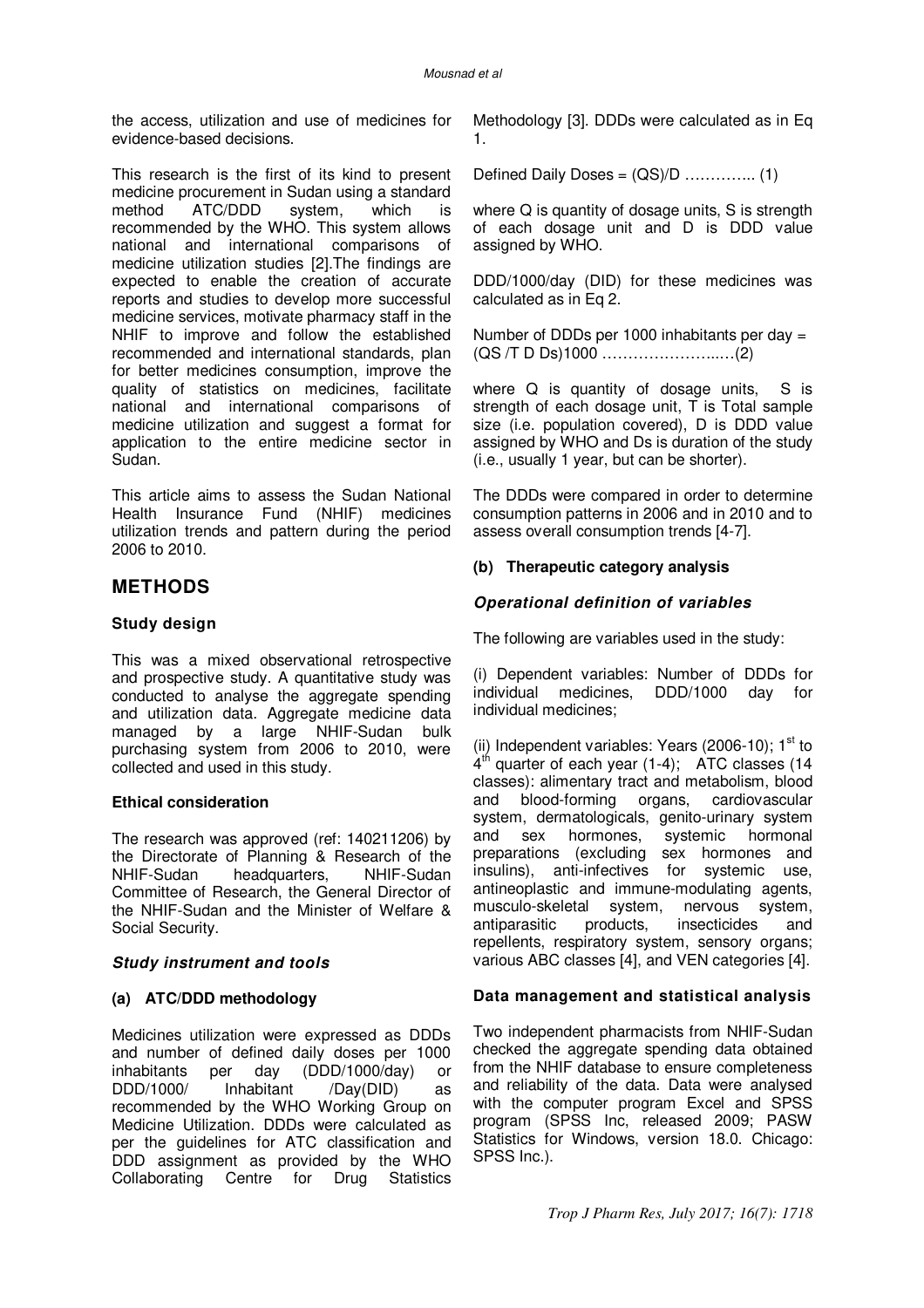Descriptive statistics were used to present the dependent and independent variables. Normality of data was confirmed with a frequency chart (histogram), skewness and kurtosis. The mean and standard deviation were calculated for all normally distributed continuous variables. To describe nominal and ordinal variables, percentages, frequencies and contingency tables were used. The quarterly growth rate of NHIF-Sudan medicine utilization (2006 to 2010) was presented in a line graph. Pearson correlation, ANOVA, i.e., one-way and two-way were used in the inferential statistical analyses. Tukey's test was applied when the results of ANOVA were statistically significant. The level of statistical significance was set at  $p < 0.05$  for all analyses.

### **RESULTS**

#### **Medicine utilization trend in NHIF from 2006 to 2010**

Figure 1 displays medicine utilization trends in NHIF-Sudan between 2006 and 2010. Total utilization via DDD methodology was 402.62 million DDDs. The overall medicine utilization increased by 176.43% (from 11.46 million DDDs in Quarter 1, 2006 to 31.68 million DDDs in Quarter 1, 2010). The minimum medicine utilization per quarter was 9.29 million DDDs and the maximum recorded was 31.68 million DDDs. The mean utilization was 20.13 million DDDs  $(\pm 6.39)$ .

### **Breakdown of medicine utilization by therapeutic class**

Analysis in this section was executed at the three levels of the ATC system, at first level

(anatomical main group), at second level (therapeutic use), and at fifth level (subgroup for chemical substances).

#### *(a) Medicine utilization by main therapeutic class*

Table 1 shows the annual medicine utilization by main therapeutic class in NHIF-Sudan for the years from 2006 to 2010. The medicine classes that accounted for the highest utilization were medicines related to blood and blood-forming organs (27.84 %), followed by the cardiovascular system (20.78 %), general anti-infectives for systemic use (14.25 %) and the alimentary tract and metabolism (10.97 %). These classes were responsible for most of the medicine utilization (73.84%).

Medicine utilization change and the percentage contribution of ATC main groups to total utilization from 2006-2010 are presented in Table 3. Among the top four groups, medicines related to blood and blood-forming organs made the largest contribution to the total increase in medicine utilization (130.66%), followed by the musculo-skeletal system (24.57 %), general antiinfectives for systemic use (11.42 %) and the respiratory system (4.16 %). These four classes were responsible for most of the total increase in medicine utilization (170.81 %) (Table 3).

In terms of average annual growth rate for the study period 2006- 2010, medicines for the musculo-skeletal system had the highest average (250.93 %), and those for the respiratory system had the lowest average (-27.37 %) (Table 2).



 **Figure 1:** Quarterly medicine utilization trends in NHIF-Sudan, 2006 to 2010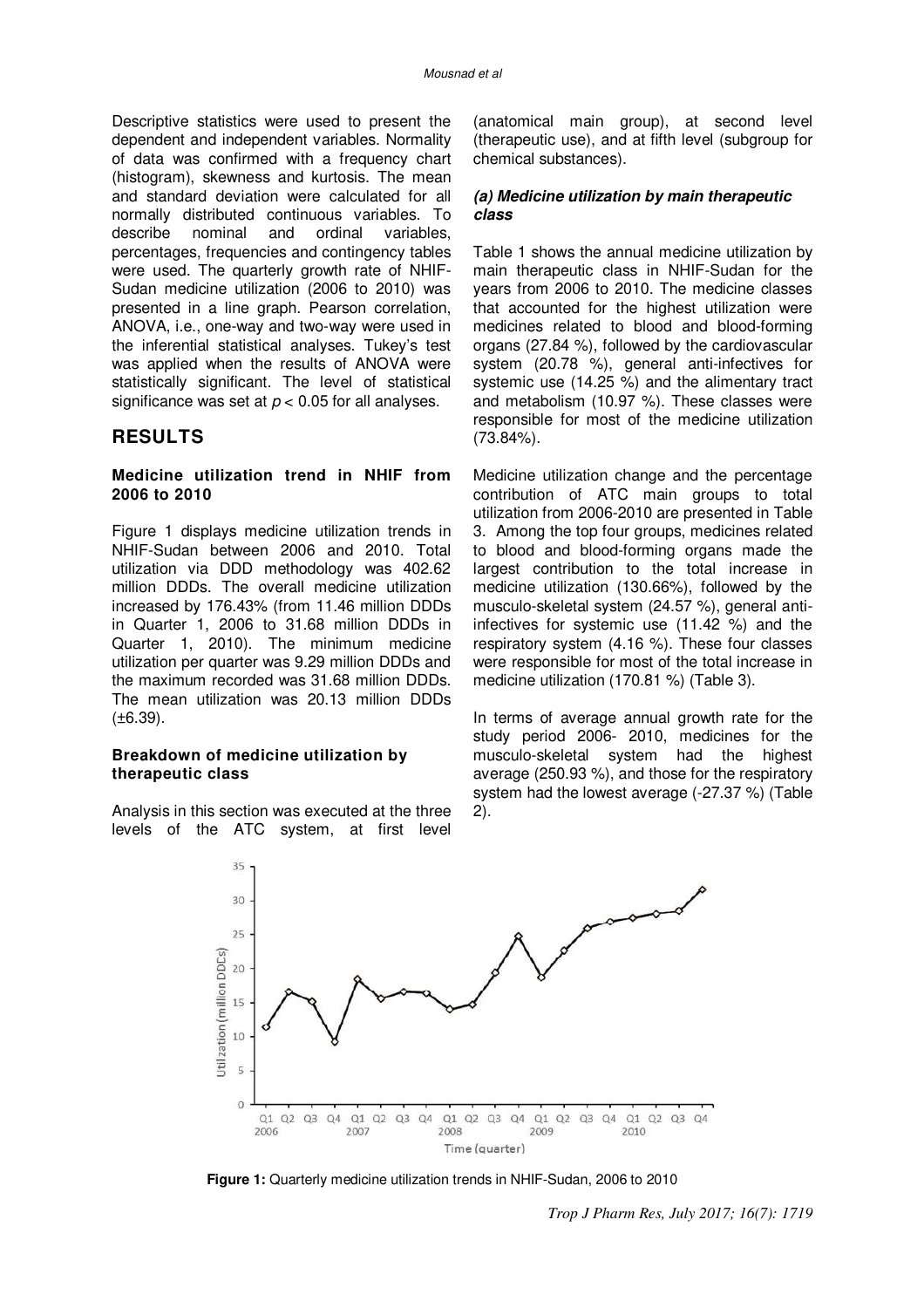| Table 1: Annual medicine utilization per ATC main group measured in DDD/1000 inhabitants/day, 2006 - 2010 |  |  |  |
|-----------------------------------------------------------------------------------------------------------|--|--|--|
|-----------------------------------------------------------------------------------------------------------|--|--|--|

| S/no.        | ATC/main group                                                 | Utilization in DDD/1000 inhabitants/day |        |       |       |               |            |  |
|--------------|----------------------------------------------------------------|-----------------------------------------|--------|-------|-------|---------------|------------|--|
|              |                                                                | 2006                                    | 2007   | 2008  | 2009  | 2010          | *2006-2010 |  |
|              |                                                                | 1.15                                    | 33.11  | 29.68 | 39.84 | 49.20         | 153.01     |  |
| 2            | Blood and blood-forming organs<br>Cardiovascular system        | 33.15                                   | 20.00  | 20.16 | 17.67 | 23.20         | 114.18     |  |
| 3            | General anti-infectives for systemic use                       | 14.53                                   | 15.89  | 14.9  | 14.3  | 18.70         | 78.34      |  |
| 4            | Alimentary tract and metabolism                                | 15.34                                   | 12.38  | 9.33  | 10.53 | 12.70         | 60.27      |  |
| 5            | Musculo-skeletal system                                        | 0.06                                    | 8.57   | 7.14  | 7.47  | 9.10          | 32.32      |  |
| 6            | Sensory organs                                                 | 16.44                                   | 4.03   | 1.71  | 3.82  | 4.57          | 30.56      |  |
| 7            | Respiratory system                                             | 3.87                                    | 4.73   | 4.36  | 4.58  | 5.40          | 22.93      |  |
| 8            | Anti-parasitic products, insecticides and repellents           | 7.46                                    | 5.07   | 3.16  | 2.95  | 3.34          | 21.97      |  |
| 9            | Nervous system                                                 | 2.73                                    | 3.41   | 2.34  | 3.04  | 3.60          | 15.13      |  |
| 10           | Genito-urinary system and sex hormones                         | 1.75                                    | 2.24   | 2.8   | 2.27  | 2.46          | 11.51      |  |
| 11           | hormonal<br>Svstemic<br>preparations,<br>excluding<br>hormones | 1.02<br>sex                             | 2.19   | 1.99  | 1.71  | 1.92          | 8.83       |  |
| 12           | Dermatologicals                                                | 0.01                                    | 0.07   | 0.07  | 0.04  | 0.05          | 0.23       |  |
| 13           | Antineoplastic and immuno-modulating agents                    | 0.00                                    | 0.06   | 0.05  | 0.05  | 0.03          | 0.19       |  |
| <b>Total</b> |                                                                | 97.51                                   | 111.73 | 97.68 |       | 108.25 134.00 | 549.48     |  |

\*Medicines sorted in descending order, 2006-2010

**Table 2:** Contribution of ATC main groups to total medicine utilization in NHIF-Sudan, 2006-2010

|                |                                                  | 2006                                          |                 | 2010                                                 | 2006-2010       |                                                         |                                     |                                      |
|----------------|--------------------------------------------------|-----------------------------------------------|-----------------|------------------------------------------------------|-----------------|---------------------------------------------------------|-------------------------------------|--------------------------------------|
|                | S/no. ATC/main group                             | Utilization in<br>DDD/1000<br>Inhabitants/day | $%$ of<br>total | Utilization in<br><b>DDD/1000</b><br>Inhabitants/day | $%$ of<br>total | Utilization in<br>DDD/1000<br>Inhabitants/day<br>change | % of total<br>utilization<br>change | *Average<br>annual<br>growth<br>rate |
| 1              | Alimentary tract and                             | 15.34                                         | 15.73           | 12.69                                                | 9.45            |                                                         |                                     | $-4.63$                              |
|                | metabolism                                       |                                               |                 |                                                      |                 | $-2.65$                                                 | $-7.20$                             |                                      |
| $\overline{c}$ | Blood and blood-forming                          | 1.15                                          | 1.18            | 49.22                                                | 36.65           |                                                         |                                     | 155.78                               |
|                | organs                                           |                                               |                 |                                                      |                 | 48.1                                                    | 130.66                              |                                      |
| 3              | Cardiovascular system                            | 33.15                                         | 34.00           | 23.2                                                 | 17.27           | $-9.95$                                                 | $-27.05$                            | $-8.54$                              |
| 4              | Dermatologicals                                  | 0.01                                          | 0.01            | 0.05                                                 | 0.04            | 0.04                                                    | 0.11                                | 49.53                                |
| 5              | Genito-urinary system and sex                    | 1.75                                          | 1.79            | 2.46                                                 | 1.83            |                                                         |                                     | 8.89                                 |
|                | hormones                                         |                                               |                 |                                                      |                 | 0.71                                                    | 1.93                                |                                      |
| 6              | Systemic hormonal<br>preparations, excluding sex | 1.02                                          | 1.05            | 1.92                                                 | 1.43            |                                                         |                                     | 17.13                                |
|                | hormones                                         |                                               |                 |                                                      |                 | 0.90                                                    | 2.45                                |                                      |
| $\overline{7}$ | General anti-infectives for<br>systemic use      | 14.53                                         | 14.90           | 18.73                                                | 13.95           | 4.2                                                     | 11.42                               | 6.55                                 |
| 8              | Antineoplastic and immuno-<br>modulating agents  | 0.00                                          | 0.00            | 0.03                                                 | 0.02            | 0.03                                                    | 0.08                                | 0.00                                 |
| 9              | Musculo-skeletal system                          | 0.06                                          | 0.06            | 9.1                                                  | 6.78            | 9.04                                                    | 24.57                               | 250.93                               |
| 10             | Nervous system                                   | 2.73                                          | 2.80            | 3.6                                                  | 2.68            | 0.87                                                    | 2.36                                | 7.16                                 |
| 11             | Anti-parasitic products,                         | 7.46                                          | 7.65            | 3.34                                                 | 2.49            |                                                         |                                     | $-18.2$                              |
|                | insecticides and repellents                      |                                               |                 |                                                      |                 | $-4.12$                                                 | $-11.20$                            |                                      |
| 12             | Respiratory system                               | 3.87                                          | 3.97            | 5.40                                                 | 4.02            | 1.53                                                    | 4.16                                | $-27.37$                             |
| 13             | Sensory organs                                   | 16.44                                         | 16.86           | 4.57                                                 | 3.40            | $-11.9$                                                 | $-32.26$                            | 0.63                                 |
| Total          |                                                  | 97.51                                         | 100.00          | 134.3                                                | 100.00          | 36.80                                                   | 100.00                              | 8.33                                 |

\*The percentage may not equal 100 due to rounding

### **(a) Medicine utilization for second-level therapeutic subgroup**

Medicine utilization analysis was further broken down by second-level ATC classification. The second level of the ATC classification groups medicines of different pharmacological classes that have the same main therapeutic use. Table 3 displays the top 12 therapeutic classes based on their level of utilization (DDD/1000/inhabitant

/day). They represent approximately 19.05 % of the total number of therapeutic classes (at the second level), and accounted for 84.02 % of total medicine utilization for the period from 2006 to 2010. The medicine classes that accounted for the highest utilization were antianaemic preparations (32.59 %), followed by antibacterials for systemic use with 16.81 % and beta blocking agents (7.30 %).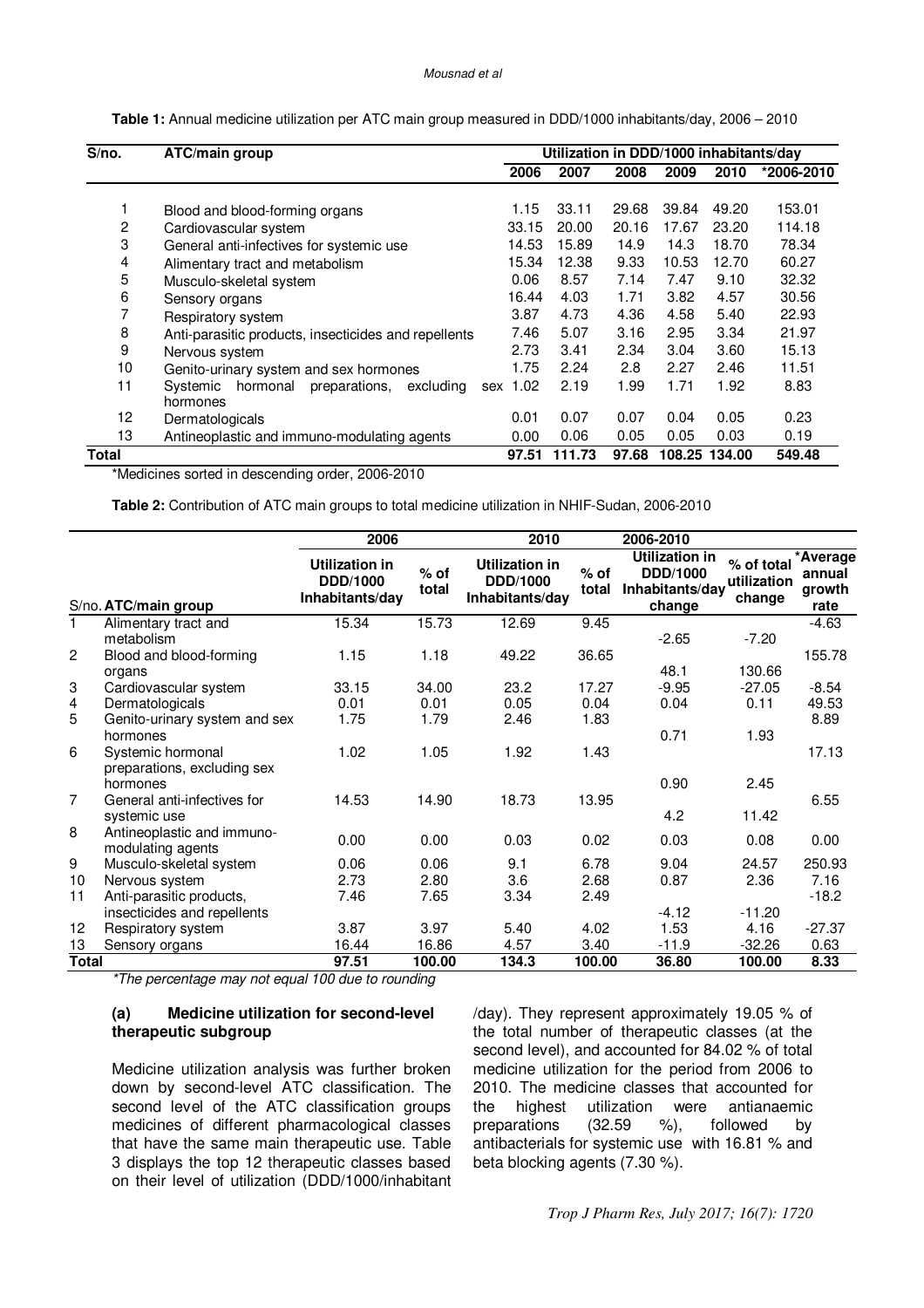**Table 3:** Medicine utilization of top 12 second-level therapeutic subgroups, based on retail prices (RP) SDG, 2006–2010

| S/no.          | <b>ATC</b><br>code | <b>Description</b>                                 | 2006  | 2007  | 2008  | 2009  | 2010   | *2006-2010 |
|----------------|--------------------|----------------------------------------------------|-------|-------|-------|-------|--------|------------|
| 1              | <b>B03</b>         | Antianaemic preparations                           | 0.01  | 32.72 | 29.39 | 39.41 | 48.92  | 150.45     |
| $\overline{2}$ | J <sub>01</sub>    | Antibacterials for systemic use                    | 14.52 | 15.73 | 14.71 | 14.12 | 18.54  | 77.61      |
| 3              | C <sub>07</sub>    | Beta blocking agents                               | 7.67  | 6.89  | 6.9   | 6.05  | 6.23   | 33.73      |
| 4              | M01                | Anti-inflammatory and Antirheumatic<br>products    | 0.06  | 8.19  | 6.65  | 7.11  | 8.68   | 30.69      |
| 5              | S <sub>01</sub>    | Ophthalmologicals                                  | 16.44 | 4.03  | 1.71  | 3.82  | 4.57   | 30.56      |
| 6              | CO <sub>9</sub>    | Agents acting on the renin-angiotensin<br>system   | 16.05 | 3.65  | 3.17  | 3.53  | 4.17   | 30.56      |
| 7              | C <sub>08</sub>    | Calcium channel blockers                           | 1.63  | 5.54  | 5.99  | 4.56  | 8.31   | 26.04      |
| 8              | A02                | Drugs for acid-related disorders                   | 7.71  | 3.37  | 2.77  | 3.06  | 3.66   | 20.57      |
| 9              | A10                | Drugs used in diabetes                             | 6.66  | 3.51  | 2.89  | 3.37  | 4.07   | 20.49      |
| 10             | P01                | Antiprotozoals                                     | 7.1   | 4.8   | 2.72  | 2.56  | 3.03   | 20.22      |
| 11             | R <sub>06</sub>    | Antihistamines for systemic use                    | 1.08  | 2.41  | 2.39  | 2.46  | 2.66   | 11.01      |
| 12             | A03                | Drugs for functional gastrointestinal<br>disorders | 0.69  | 2.53  | 1.74  | 2.27  | 2.55   | 9.79       |
| <b>Total</b>   |                    |                                                    | 79.62 | 93.37 | 81.03 | 92.32 | 115.39 | 461.7      |

\*Medicines sorted in descending order, 2006-2010

Table 4 shows the expenditure change between 2006 and 2010 and the percentage contribution of second-level therapeutic subgroups to total medicine utilization.

The top 12 therapeutic classes experienced an average annual utilization growth rate of 37.68 % between 2006 and 2010. Among the top three ATC level 2 therapeutic classes analysed were: antianaemic preparations made the largest contribution to utilization growth (132.94 %), followed by anti-inflammatory and antirheumatic products (23.43%), followed by calcium channel blockers (18.16%).In terms of average annual utilization growth rates, antianaemic had the highest average (736.32%) and antiprotozoals the lowest (- 19.17%) (Table 4).

#### **(b) Utilization analysis for the top leading therapeutic groups ATC second-level**

This section provides further analysis for the top three ATC level-2 therapeutic classes, which make a substantial contribution to total medicine utilization, as, identified in previous analysis. For each class the top three medicines by fifth level were determined.

### **(i) Antianaemic preparations**

Medicine utilization in this therapeutic class had

a relatively high percentage share of total utilization for 2006 to 2010 (32.59

%). Utilization in this therapeutic class increased from 0.01DID in 2006 to 48.92 DID in 2010, with an annual average growth rate of 736.32% (Figure 2).

The top three medicine products within this therapeutic class were folic acid 5 mg tab (127.06 DID), ferrous sulphate + folic acid 150+0.5mg cap (17.45 DID) and ferrous sulphate 200 mg tab (2.80 DID) (Table 5).

#### **(ii) Anti-inflammatory and antirheumatic products**

Medicine utilization in this therapeutic class had a relatively high percentage share (in 2006 to 2010, 16.81 % of total utilization). Utilization in this therapeutic class increased from 0.06 DID in 2006 to 8.68 DID in 2010, with an annual average growth rate of 246.81% (Figure 3).

The top three medicine products within this therapeutic class were mefenamic acid 500mg tab (11.10 DID), diclofenac Sodium 100 mg tab (8.72 DID) and diclofenac sodium 25mg tab (3.55 DID) (Table 6).

### **(iii) Calcium channel blockers**

Medicine utilization in this therapeutic class had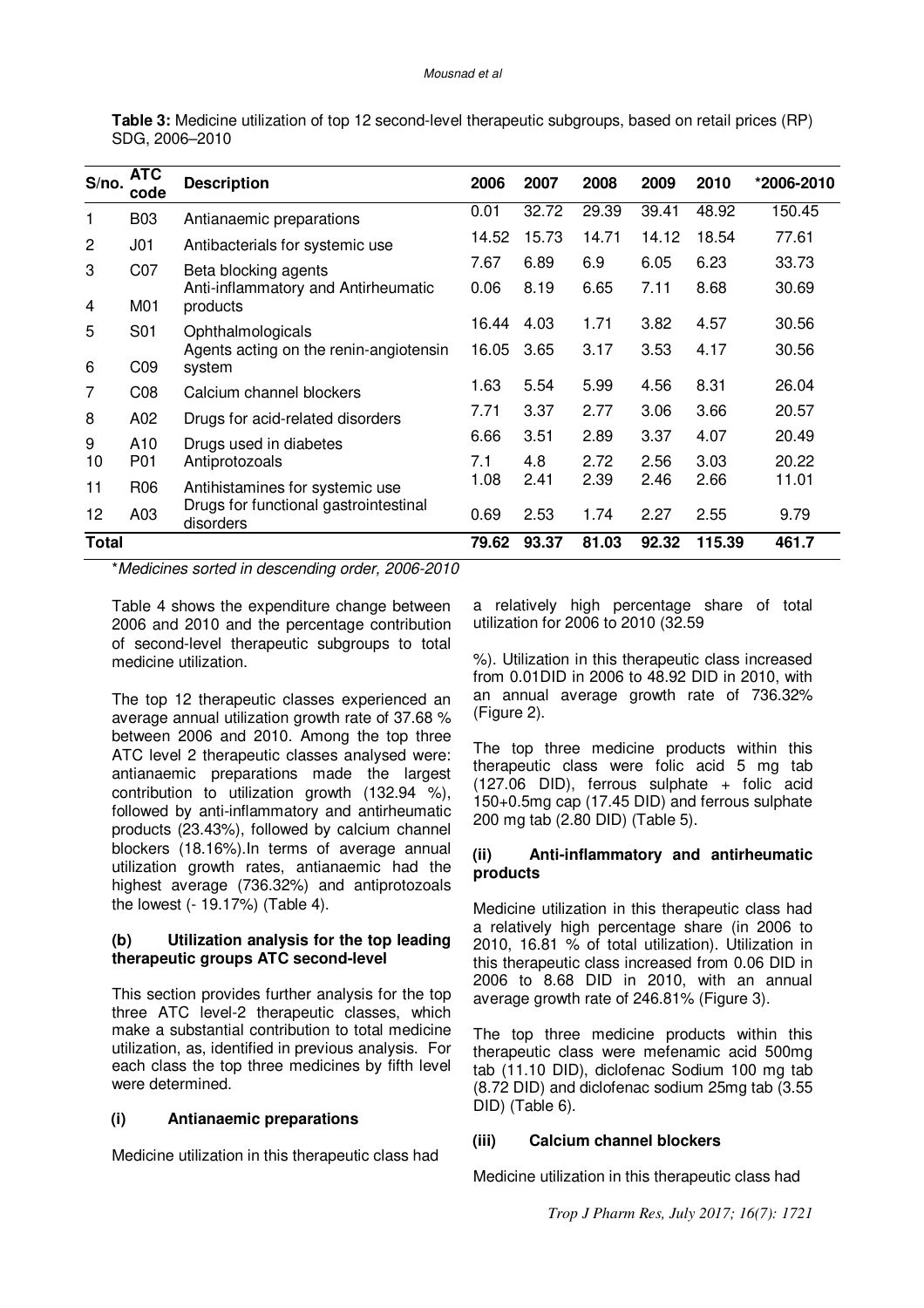|                                          |                            |                                                    | 2006                                              |                 | 2010                                                        |                 | 2006-2010                    |                                           |                                            |
|------------------------------------------|----------------------------|----------------------------------------------------|---------------------------------------------------|-----------------|-------------------------------------------------------------|-----------------|------------------------------|-------------------------------------------|--------------------------------------------|
|                                          | <b>ATC second</b><br>level | <b>Description</b>                                 | <b>Utilization in DDD/1000</b><br>Inhabitants/day | $%$ of<br>total | <b>Utilization in</b><br><b>DDD/1000</b><br>Inhabitants/day | $%$ of<br>total | <b>Utilization</b><br>change | <b>Total</b><br>utilization<br>change (%) | Average<br>annual<br>growth rate<br>$(\%)$ |
|                                          | <b>B03</b>                 | Antianaemic preparations                           | 0.01                                              | 0.01            | 48.92                                                       | 36.43           | 48.91                        | 132.94                                    | 736.32                                     |
| $\overline{c}$                           | J <sub>01</sub>            | Antibacterials for systemic use                    | 14.52                                             | 14.89           | 18.54                                                       | 13.80           | 4.02                         | 10.93                                     | 6.3                                        |
| 3                                        | M01                        | Anti-inflammatory and<br>antirheumatic products    | 0.06                                              | 0.06            | 8.68                                                        | 6.46            | 8.62                         | 23.43                                     | 246.81                                     |
| 4                                        | C08                        | Calcium channel blockers                           | 1.63                                              | 1.67            | 8.31                                                        | 6.19            | 6.68                         | 18.16                                     | 50.26                                      |
| 5                                        | C <sub>07</sub>            | Beta blocking agents                               | 7.67                                              | 7.87            | 6.23                                                        | 4.64            | $-1.44$                      | $-3.91$                                   | $-5.07$                                    |
| 6                                        | S01                        | Ophthalmologicals                                  | 16.44                                             | 16.86           | 4.57                                                        | 3.40            | $-11.87$                     | $-32.26$                                  | $-27.39$                                   |
| 7                                        | C <sub>09</sub>            | Agents acting on the renin-<br>angiotensin system  | 16.05                                             | 16.46           | 4.17                                                        | 3.10            | $-11.88$                     | $-32.29$                                  | $-28.61$                                   |
| 8                                        | A10                        | Drugs used in diabetes                             | 6.66                                              | 6.83            | 4.07                                                        | 3.03            | $-2.59$                      | $-7.04$                                   | $-11.58$                                   |
| 9                                        | A02                        | Drugs for acid-related disorders                   | 7.71                                              | 7.91            | 3.66                                                        | 2.73            | $-4.05$                      | $-11.01$                                  | $-16.99$                                   |
| 10                                       | P01                        | Antiprotozoals                                     | 7.10                                              | 7.28            | 3.03                                                        | 2.26            | $-4.07$                      | $-11.06$                                  | $-19.17$                                   |
| 11                                       | R06                        | Antihistamines for systemic use                    | 1.08                                              | 1.11            | 2.66                                                        | 1.98            | 1.58                         | 4.29                                      | 25.28                                      |
| 12                                       | A03                        | Drugs for functional<br>gastrointestinal disorders | 0.69                                              | 0.71            | 2.55                                                        | 1.90            | 1.86                         | 5.06                                      | 38.65                                      |
| Subtotal-<br>utilization                 | 2 level top<br>12          |                                                    | 79.62                                             | 81.65           | 115.39                                                      | 85.92           | 35.77                        | 97.23                                     | 9.72                                       |
| <b>Total</b><br>medicines<br>utilization |                            |                                                    | 97.51                                             | 100             | 134.30                                                      | 100             | 36.79                        | 100.00                                    | 8.33                                       |

**Table 4:** Percentage contribution of top 12 second-level therapeutic subgroups to total medicine utilization in NHIF-Sudan, 2006-2010

\*Percentage may not equal 100 due to rounding up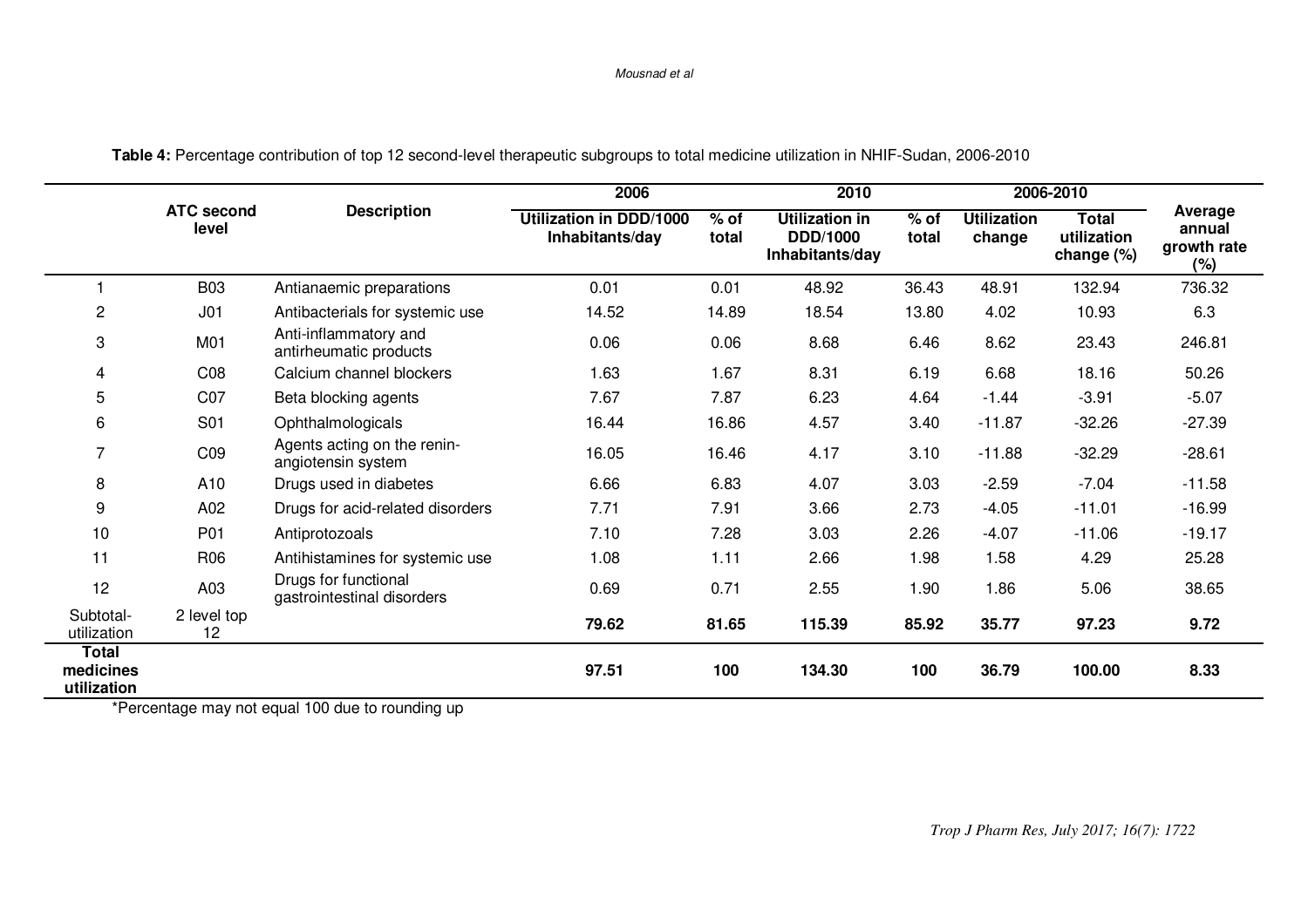

 **Figure 2:** Antianaemic preparations: utilization trend in NHIF-Sudan, 2006 to 2010

**Table 5:** Antianaemic preparations utilization in NHIF-Sudan based on retail prices (RP) SDG, 2006- 2010

|              | Utilization in DDD/1000 inhabitants/day           |      |      |      |      |      |                |
|--------------|---------------------------------------------------|------|------|------|------|------|----------------|
| S/N          | Drug name (generic)                               | 2006 | 2007 | 2008 | 2009 | 2010 | *2006-<br>2010 |
|              | Folic acid 5 mg tab                               |      | 27.2 | 23.2 | 34.6 | 41.8 | 127.0          |
|              |                                                   | 0.00 | 9    | 3    | 9    | 5    | 6              |
| 2            | Ferrous sulphate + Folic acid $150+0.5mg$<br>cap  | 0.00 | 3.68 | 4.65 | 4.18 | 4.94 | 17.45          |
| 3            | Ferrous sulphate 200 mg tab                       | 0.00 | 1.00 | 0.82 | 0.23 | 0.74 | 2.80           |
| 4            | Vitamin B12 (cyanocobalamine) 1mg/ml<br>(lni)     | 0.00 | 0.52 | 0.34 | 0.00 | 0.91 | 1.78           |
| 5            | Ferrous sulphate 50 mg syrup                      | 0.00 | 0.15 | 0.19 | 0.13 | 0.19 | 0.66           |
| 6            | Vitamin B12 (cyanocobalamine) tab                 | 0.00 | 0.06 | 0.09 | 0.15 | 0.12 | 0.41           |
| 7            | Erythropoitin inj 4000I.U (Inj)                   | 0.01 | 0.02 | 0.07 | 0.00 | 0.16 | 0.25           |
| 8            | Iron dextran 50 mg/ml $(lni)$                     | 0.00 | 0.00 | 0.01 | 0.03 | 0.01 | 0.04           |
|              |                                                   |      | 32.7 | 29.4 | 39.4 | 48.9 | 150.4          |
| <b>Total</b> | *Modicines serted in descending erder, 2006, 2010 | 0.01 | 2    | 0    |      | 2    | 5              |

\*Medicines sorted in descending order, 2006-2010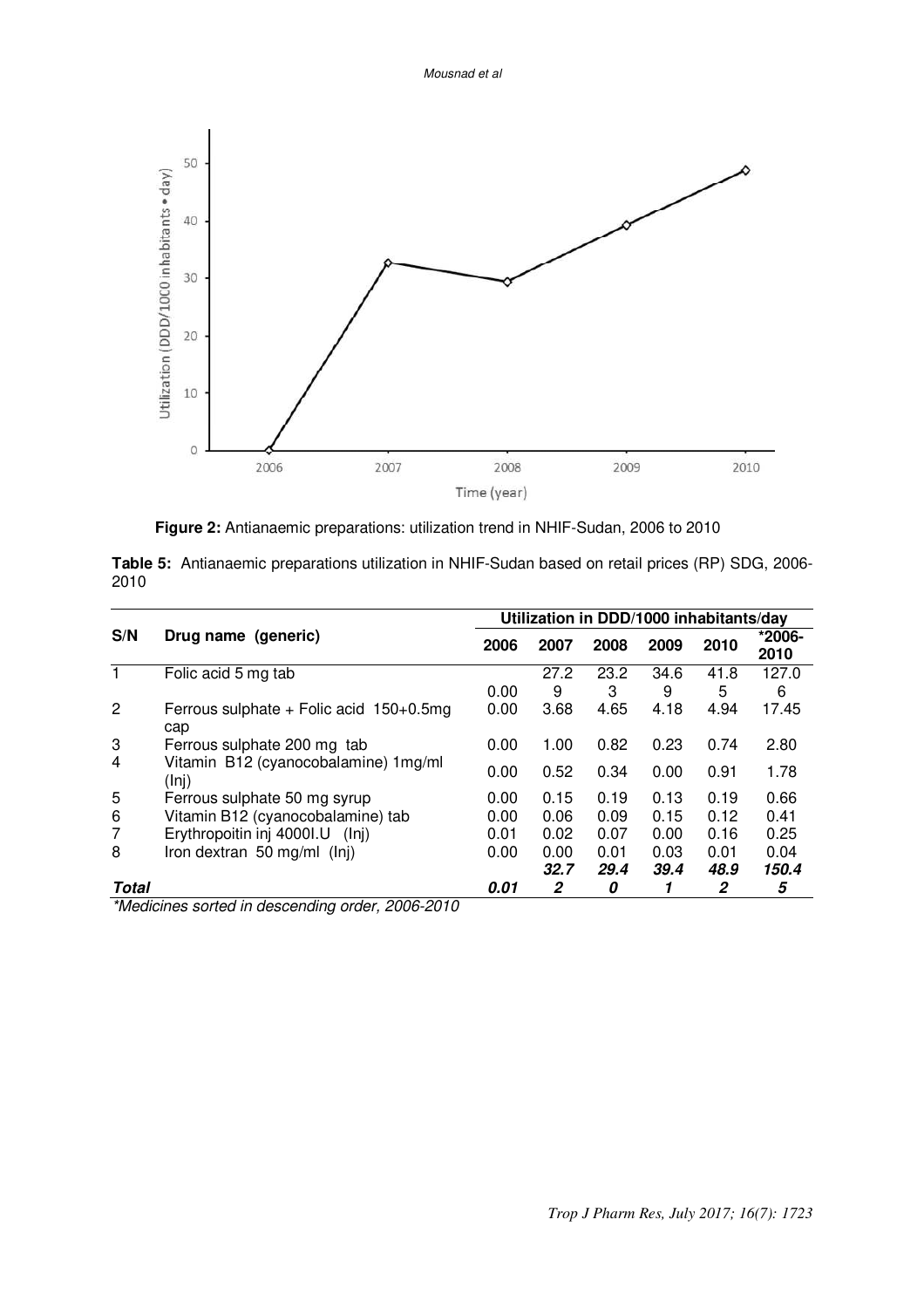

**Figure 3:** Anti-inflammatory and antirheumatic products trend in NHIF-Sudan, 2006 to 2010

**Table 6:** Medicine utilization of anti-inflammatory and antirheumatic products based on retail prices (RP) SDG, 2006-2010

|       |                               | Utilization in DDD/1000 inhabitants/day |      |      |      |      |            |
|-------|-------------------------------|-----------------------------------------|------|------|------|------|------------|
|       | Medicinename (generic)        | 2006                                    | 2007 | 2008 | 2009 | 2010 | *2006-2010 |
|       | Mefenamic acid 500mg tab      | 0.01                                    | 2.43 | 2.38 | 1.72 | 2.17 | 11.10      |
| 2     | Diclofenac Sodium 100mg tab   | 0.01                                    | 1.06 | 0.71 | 0.86 | 0.92 | 8.72       |
| 3     | Diclofenac Sodium 25mg tab    | 0.03                                    | 0.09 | 0.09 | 0.25 | 0.35 | 3.55       |
| 4     | Mefenamic acid 250mg tab      | 0.01                                    | 0.42 | 0.14 | 0.31 | 0.39 | 2.93       |
| 5     | Diclofenac Sodium 75 mg (Inj) | 0.00                                    | 0.18 | 0.13 | 0.13 | 0.15 | 1.28       |
| 6     | Ibuprofen 400mg tab           | 0.00                                    | 0.37 | 0.08 | 0.25 | 0.35 | 1.05       |
|       | Diclofenac Sodium 50mg tab    | 0.00                                    | 0.03 | 0.02 | 0.03 | 0.03 | 0.81       |
| 8     | Ibuprofen 200mg tab           | 0.00                                    | 0.00 | 0.01 | 0.00 | 0.01 | 0.59       |
| 9     | Indomethazine 25mg cap        | 0.00                                    | 0.17 | 0.12 | 0.12 | 0.12 | 0.53       |
| 10    | Ibuprofen 600 mg tab          | 0.00                                    | 0.70 | 0.59 | 0.68 | 0.96 | 0.12       |
| 11    | Indomethacine 100 mg susp     | 0.00                                    | 2.73 | 2.38 | 2.76 | 3.22 | 0.02       |
| 12    | Mefenamic acid 50mg/5ml susp  | 0.00                                    | 0.00 | 0.00 | 0.00 | 0.01 | 0.01       |
| Total |                               | 0.06                                    | 8.18 | 6.65 | 7.12 | 8.68 | 30.71      |

\*Medicines sorted in descending order, 2006-2010



**Figure 4:** Calcium channel blockers utilization trend in NHIF-Sudan, 2006 to 2010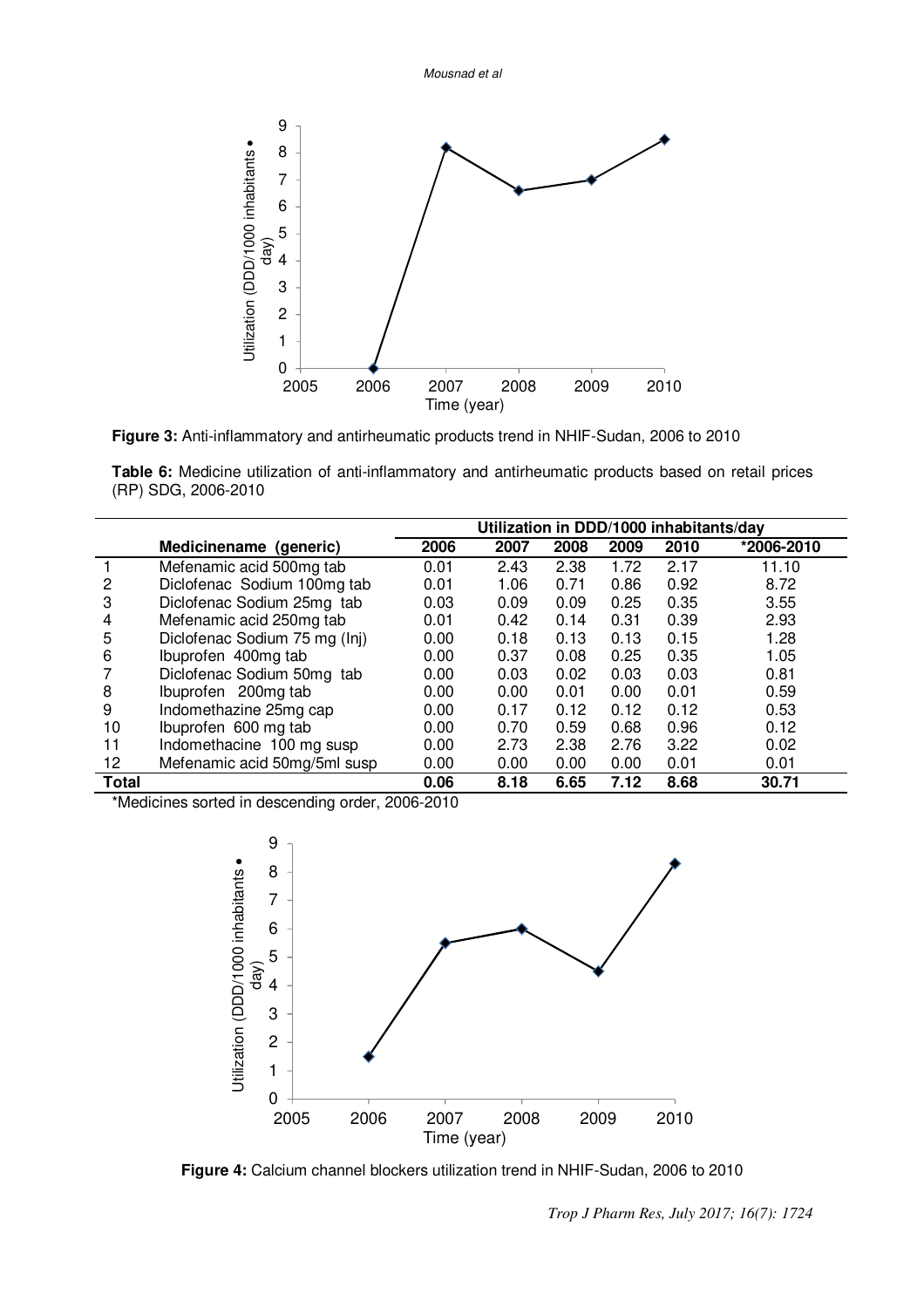| Table 7: Calcium channel blockers utilization, based on retail prices (RP) SDG, 2006-2010 |  |  |
|-------------------------------------------------------------------------------------------|--|--|
|-------------------------------------------------------------------------------------------|--|--|

| S/no. | Drug name (generic)    | Utilization DDD/1000/day |      |      |      |      |            |
|-------|------------------------|--------------------------|------|------|------|------|------------|
|       |                        | 2006                     | 2007 | 2008 | 2009 | 2010 | *2006-2010 |
|       | Amlodipine 5mg tab     | .33                      | 2.27 | 2.29 | 0.81 | 3.77 | 10.47      |
| 2     | Amlodipine 10mg tab    | 0.08                     | 0.57 | 1.30 | 2.27 | 3.34 | 7.56       |
| 3     | Nifedipine 20mg tab    | 0.00                     | 1.80 | 1.87 | 1.08 | 0.83 | 5.57       |
| 4     | Nifedipine 10mg tab    | 0.00                     | 0.51 | 0.31 | 0.22 | 0.14 | 1.18       |
| 5     | Felodipine 5mg tab     | 0.22                     | 0.36 | 0.20 | 0.17 | 0.22 | 1.16       |
| 6     | Diltiazem HCL 60mg tab | 0.01                     | 0.03 | 0.02 | 0.02 | 0.01 | 0.09       |
| Total |                        | 1.64                     | 5.54 | 5.99 | 4.57 | 8.31 | 26.03      |

\*Medicines sorted in descending order, 2006–2010

a relatively high percentage share (for 2006- 2010, 5.64% of total utilization). Utilization in this therapeutic class increased from 1.63 DID in 2006 to 8.31 DID in 2010, with an annual average growth rate of 50.26% (Figure 4).

The top three medicine products within this therapeutic class were amlodipine 5 mg tab (10.47 DID), amlodipine 10 mg tab (7.56 DID) and nifedipine 20mg tab (5.57 DID) (refer to Table 7).

#### *Correlations between medicine utilization and population coverage per quarter 2006-2010*

Pearson correlation analysis indicated that medicine utilization (DDDs) showed a very weak positive correlation with population coverage per quarter ( $r = 0.161$ ,  $p < 0.001$ ).

#### *Correlations between medicine utilization and number of patients per quarter 2006- 2010*

Pearson correlation analysis also showed a very weak positive correlation between medicine utilization (DDDs) with the number of patients (beneficiaries) ( $r = 0.090$ ,  $p < 0.001$ ).

### *Differences in medicine utilization between years*

One-way ANOVA was used to examine the differences between medicine utilization among years. There was a statistically significant difference between groups  ${F (4, 5270) = 54.412}$ ,  $p < 0.001$ . Tukey post-hoc test revealed that the observed significant difference between the mean medicine utilization among the years lies between mean proportional medicine utilization for the years  $2006(M=7.77, SD = 3.17)$  and  $2010$  $(M=9.43, SD = 0.03)$  ( $p < 0.001$ ). Other differences were not significant.

#### *Differences in medicine utilization between quarters*

To examine the differences between medicine utilization between quarters, one-way ANOVA was used.There was no statistically significant difference between groups  $\{F(3, 5271) = 1.297,$  $p = 0.273$ .

Differences in medicine utilization between ATC main groups in different quarters

Factorial design two-way ANOVA was used to compare differences in mean medicine utilization between ATC main groups for different quarters. There was no significant differences between the ATC main groups in different quarters {F (36,  $5275$ ) = 0.183,  $p = 1.000$ .

#### *Differences in medicine utilization between ABC classes in different quarters 2006-2010*

There was no significant differences showed by factorial design two-way ANOVA between the ATC main groups in different quarters (F (6,  $5275$ ) = 1.786,  $p= 0.098$ ).

#### *Differences in medicine utilization between VEN groups in different quarters 2006-2010*

Factorial design two-way ANOVA showed no significant differences between the ATC main groups indifferent quarters  $\{F (6, 5275) = 0.116,$  $p = 0.995$ .

### **DISCUSSION**

This study presented comprehensive descriptive and comparative medicine utilization data for a national health insurance scheme in Sudan between 2006 and 2010 using a standard recommended method (DDD methodology) which is a powerful tool for medicine utilization research. The results are useful for policy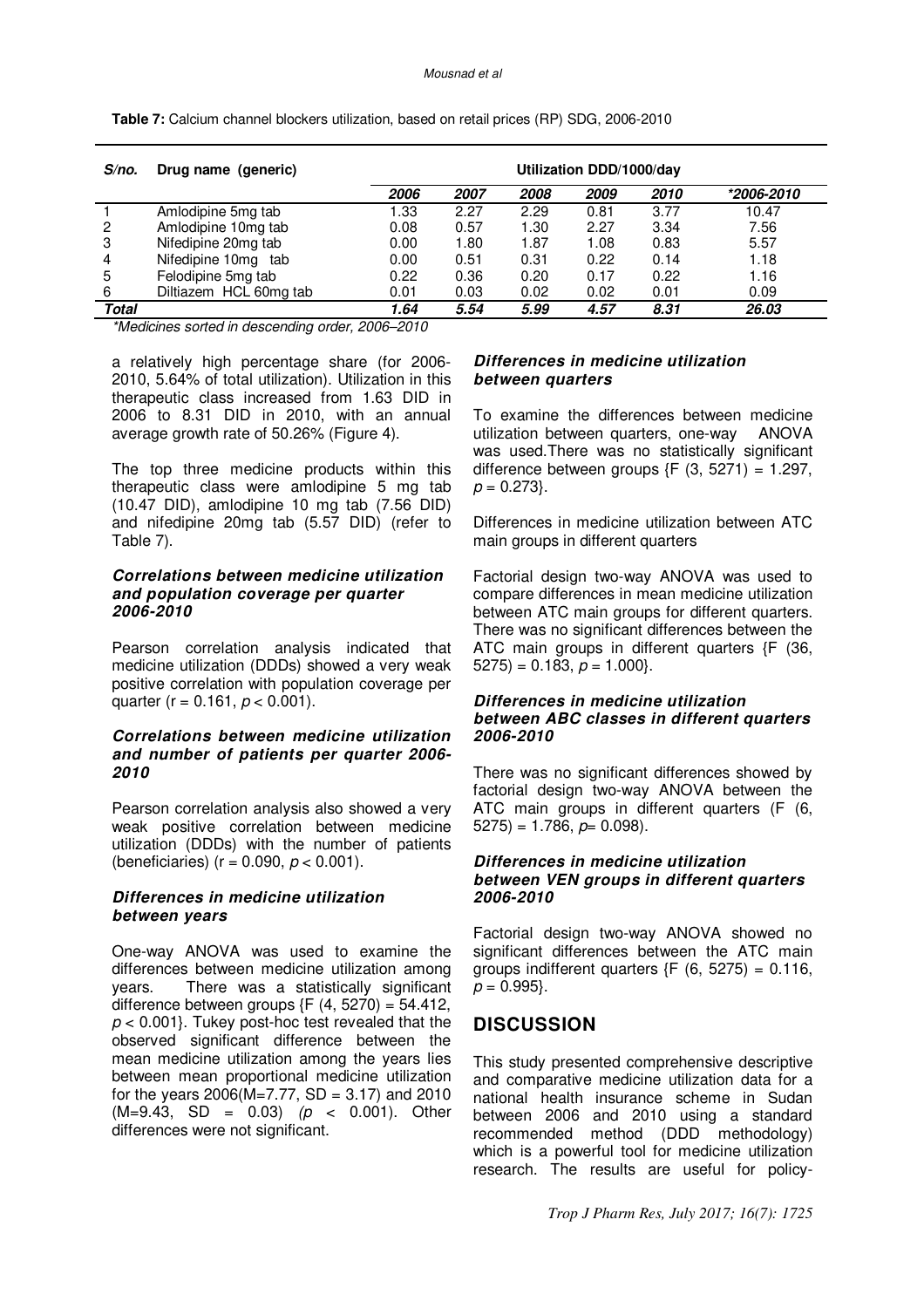makers in the planning and assessment of medicine policies to achieve health goals.

The findings indicate a significant growth in medicine utilization in terms of DDDs, reflecting both demand and supply sides. This growth is most likely due to increases in medicine prices, high utilization rate by patients or expansion of insurance coverage. Since 2007, the NHIF formulary has been expanded to include generic and innovative medicines. Spending was driven by higher utilization of existing and newer medicines [8].Statistically, the trend of medicine utilization with regard to ATC classes, ABC classes and VEN show that the classes were no<br>statistically significant differences across statistically significant differences across quarters. The findings indicate statistically significant difference in medicine utilization across years. The difference was however, statistically significant lower in 2006 and 2010.

There were no significant differences in medicine utilization between years in general; medicine utilization was largely the same between the years because of the formulary list change in 2007 and the intensive regulations enacted during this period [9]. A positive medicines list was available in NHIF-Sudan since 1996. Interbrand competition was introduced in NHIF-Sudan since 2002. This has successfully decreased the medicines prices to about two-fifth of the tender fund if the bases was the wholesale prices. In addition, it was found that medicine utilization has a significantly stronger correlation with number of population covered per year quarter than the number of patient visits per year quarter. This indicates that the high utilization rate depends on insurance coverage rather than frequency of patient visits.

High medicine utilization was explained by four therapeutic classes, i.e., blood and blood-forming organs (B), the cardiovascular system (C), general anti-infectives for systemic use (J), and the alimentary tract and metabolism (A); all were responsible for most of the medicine utilization. Two of them (B and J) in addition to the musculoskeletal system (M) and respiratory system (R) were responsible for most of the contribution to total increases in medicine utilization between 2006 and 2010. The other two classes (C) and (A) showed a significant fall between 2006 and 2010. Musculo-skeletal system (M) showed significant increase in the same period and is one of the classes that made a high contribution to total utilization increase and was the fastest growing medicine class (an average of 250.93 per cent per year). The fastest declining medicine class, in terms of medicine utilization, was systemic hormonal preparations, excluding

sex hormones (H) (decreased by an average of - 8.57 % per year); probably in response to new restrictions imposed on the NHIF formulary in 2007 [8].

In the second-level therapeutic subgroup, the classes that accounted for the highest utilization were antiemetic preparations (B03), followed by antibacterials for systemic use (J01) and beta blocking agents (C07). Only one of them (B03) in addition to anti-inflammatory and antirheumatic products (M01) and calcium channel blockers (C08) was responsible for the largest contribution to total utilization increases between 2006 and 2010. The fastest growing drug class was anti-anaemic preparations and the fastest declining drug class, in terms of drug expenditure, was antiprotozoals. When analysing the correlation between these results and the morbidity and mortality trends in Sudan we found that the same pattern of diseases was reflected, as malnutrition, acute renal failure, malignant neoplasm, heart failure, pneumonia, and septicaemia; all are in the top 10 causes of mortality in hospitals [10].

International comparisons for medicine utilization are difficult, owing to differences in healthcare systems, culture and politics [11].

Most of the developing countries do not publish national statistics on drug use, and pharmaceutical companies maintain information private for trade reasons [12]. A survey used data from five African countries: Gambia, Ghana, Kenya, Nigeria and Uganda confirmed that antibiotics were widely available and inappropriately used in all settings [13]. Unfortunately, individual medications were not measured using same methods that were used in this study [2,3]. Only one study was found in the regions that could be used for comparing antibacterials for systemic use with the current results. Although NHIF-Sudan is not representative of the whole country, it can offer a general perspective as it covers about two-fifth of the Sudanese population; the results of the study show the general medicine trend in the country and could be used for future research.

In Sudan, antianaemic drugs are usually prescribed for pregnant mothers although they are also used to treat anaemia resulting from treatment of cancer. In this study, folic acid tablet was the most common medicine used in this class. Nordic countries had a low utilization rate of antianaemic preparations [14]. In Australia, hydroxocobalamin was the medicine used the most in 2006 and 2007. There was slight increase (26%) in anti-anaemic preparation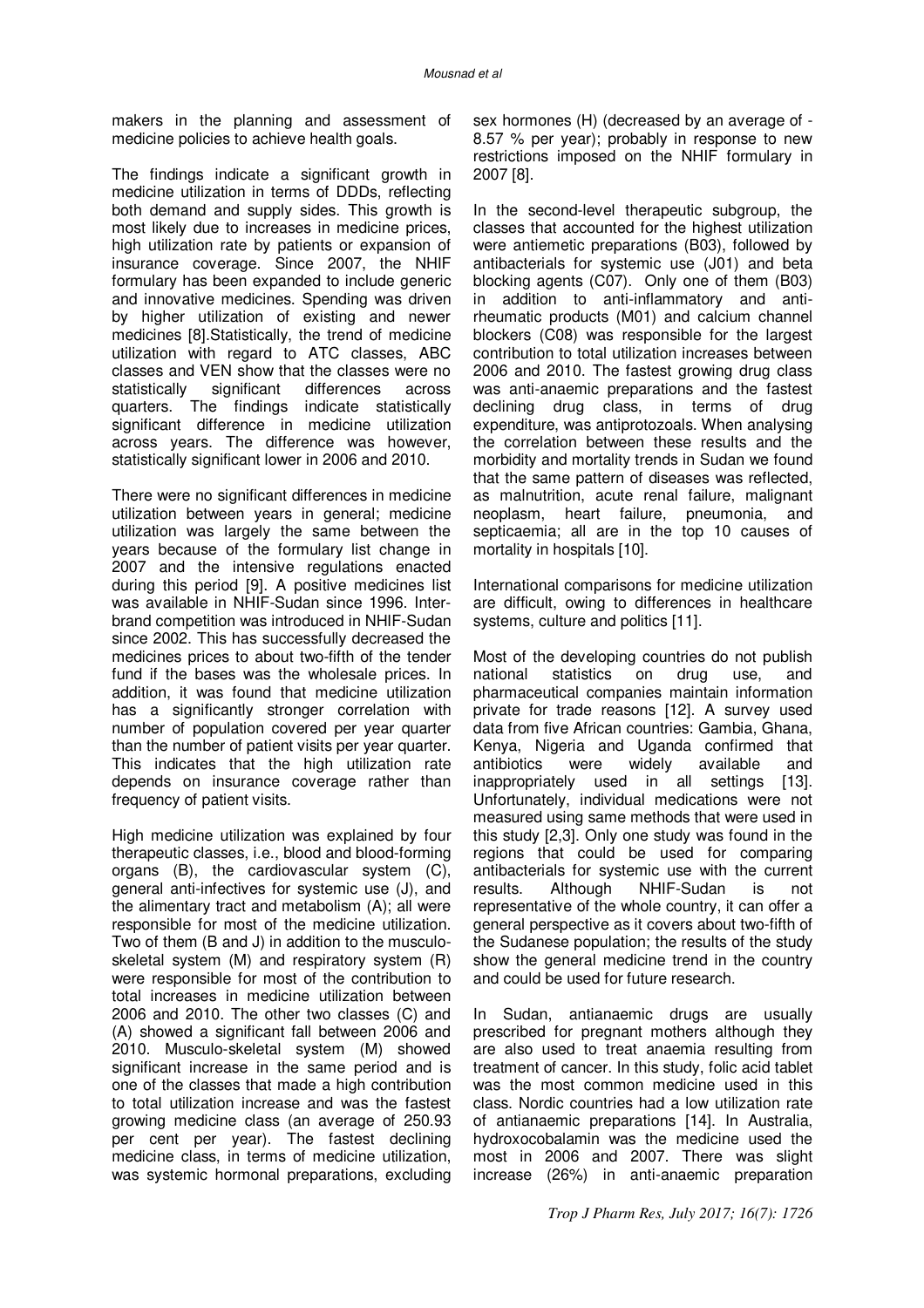utilization in 2006 (7.25 DID) and 2007 (9.18 DID) [15] as compared with the present study (0.01 DID (in 2006) and 32.72 DID (in 2007)); 327100%). In Malaysia, the anti-anaemic preparation utilization for 2006 (0.18 DID) and 2007 (0.16 DID) was generally lower than the present study. The most commonly prescribed anti-anaemics in Malaysia in 2007 were erythropoietin injections (0.156 DDD/1000 population/day) [16] and this was lower than in NHIF-Sudan.

In Tanzania, antibacterial utilization in 2009 (4.99 DID) was lower than in the present study [17]. In another finding, the antibacterial utilization in 2006 and 2007 was almost 50 % less than in the present study [16]. Meanwhile, in Nordic countries, the average DID of utilization of antibacterials for systemic use was higher [14].In Australia, amoxicillin was the most widely used medicine in 2006 and 2007 (16.27 DID and 23.91 DID, respectively). Antibacterial utilization in 2006 and 2007 was higher than the present study, respectively [15].In Malaysia, the most commonly used antibacterials for systemic use was ampicillin whereas amoxicillin was the one most widely used in NHIF-Sudan and Tanzania.

In Australia, atenolol was the most widely used beta blocker in 2006 and 2007, similarly to Malaysia and NHIF-Sudan. However, beta blocker utilization in 2006 and 2007 in Australia (26.58 DID and 26.83 DID), Nordic countries (46.26 DID and 46.30 DID) and Malaysia (25.71DID and 26.26 DID) was much higher than in the present study [14-16].

Previous findings indicated that a small number of items are responsible for largepercentage of the total NHIF budget [18], whereas around onefourth of number of items were responsible for only a small percentage of expenditure from the total budget [18].From the international comparison, it can be concluded that NHIF-Sudan had higher utilization rate of antianaemic preparations compared with Malaysia, Australia and Nordic countries. Furthermore, NHIF-Sudan had a high utilization rate of antibacterials for systemic use compared with Malaysia and a low rate when compared to Australia and Nordic countries. Although there is high utilization rate of antibacterials for systemic use in developed countries, this can be explained by the large number of chemical entries in these countries compared to the developing countries where the utilization is restricted to narrow spectrum level of treatment [19]. In contrast, the present study also found more use of second and third line antibacterial treatment as compared to

developed countries where they are more towards first-line of treatment. On the other hand, NHIF-Sudan had a lower utilization rate of beta blocking agents compared with Australia, Nordic countries and Malaysia.

### **Limitations of the study**

There is a dearth of similar studies in the developing and low-and middle-income countries. Thus, it was difficult to compare these present study findings with others. In addition, the medicine use data for individual patient (prescriptions) was not available in NHIF databases. Only aggregate medicine data (spending, quantities and prices) was obtained from NHIF–Sudan headquarters. Therefore, medicine use variation by demographic characteristics (age-sex) was not captured in this study. A last point that is worth mentioning is the trend of drug utilization studied that was for the years 2006 ‐ 2010. The findings are still important and useful. The list of medicines is still been used till today. No much changes in the policy and guidelines. These findings could be used for further improvement in practice and research.

# **CONCLUSION**

The findings of this study show that the total medicine utilization between 2006 and 2010 significantly increased. The medicine classes that accounted for the highest utilization were medicines related to blood and blood-forming organs, followed by those related to the cardiovascular system, the general anti-infectives for systemic use and the alimentary tract and metabolism. This study provides evidence that all these quantification methods are very useful tools that pharmacy organizations can and should use to assess trends in drug consumption, manage the medicines list, identify medicine use problems and perform comparisons.

# **DECLARATIONS**

# *Acknowledgement*

The authors would like to acknowledge that this paper is taken from a part of a PhD thesis conducted at the School of Pharmaceutical Sciences, Universiti Sains Malaysia, Penang, Malaysia, and would also like to thank NHIF Sudan for providing access to the data used in this study.